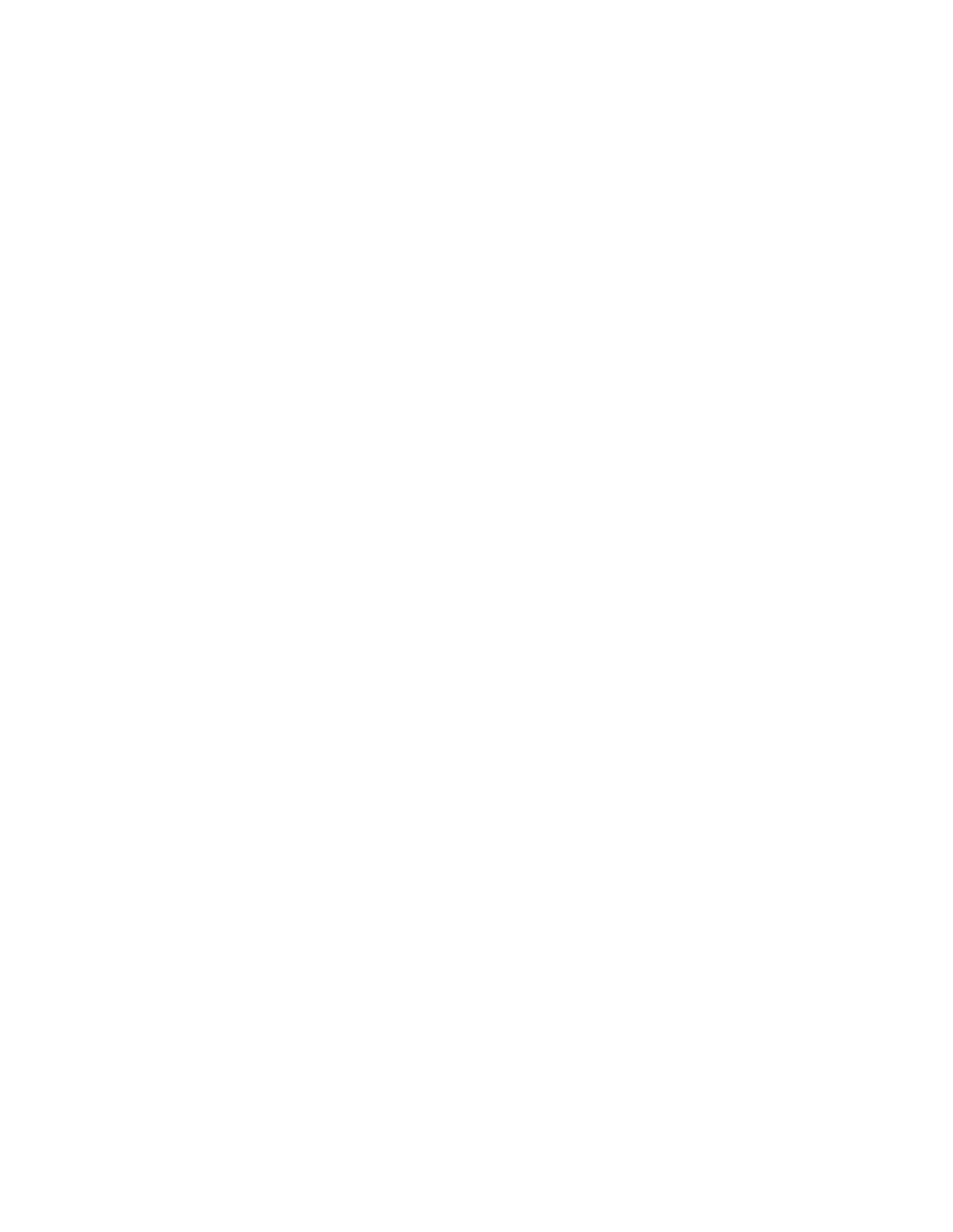AN ACT to repeal §11-3-24b and §11-3-25 of the Code of West Virginia, 1931, as amended; and to amend and reenact §11-1C-10 of said code; and to amend and reenact §11-3-15c, §11- 3-15f, §11-3-15h, §11-3-15i, §11-3-23, §11-3-23a, §11-3-24, §11-3-24a, §11-3-25a, and §11-3-32 of said code, and to amend and reenact §11-10A-1, §11-10A-7, §11-10A-8, §11- 10A-10, and §11-10A-19 of said code, all generally relating to the valuation, assessment, review, and appellate rights of property owners regarding valuation, classification, and 7 taxability of real estate and personal property taxation; directing the Tax Commissioner to, no later than July 1, 2021, propose emergency rules concerning the valuation of property producing oil, natural gas, natural gas liquids, or any combination thereof; providing methodology to determine fair market value and net proceeds; defining terms; providing taxpayers the option to furnish a formal appraisal to establish the value of their real property; providing that an assessor's review is to be an informal process and defining the standard of proof which a taxpayer must meet to be no greater than a preponderance of 14 the evidence; expanding the jurisdiction of the Office of Tax Appeals to include property tax valuation, classification, and taxability; providing that if an assessor rejects a petition, the petitioner may appeal to the county Board of Equalization and Review or the Office of Tax Appeals; allowing for certain appeals from decisions of the Tax Commissioner and Board of Equalization and Review to the Office of Tax Appeals; repealing and eliminating the Board of Assessment Appeals; providing for an increase in the number of administrative law judges and staff attorneys within the Office of Tax Appeals; providing for an effective date; and allowing appeal of decision of the Office of Tax Appeals to be made in the county in which the real or personal property is assessed.

*Be it enacted by the Legislature of West Virginia:*

## **ARTICLE 1C. FAIR AND EQUITABLE PROPERTY VALUATION.**

**§11-1C-10. Valuation of industrial property and natural resources property by Tax Commissioner; penalties; methods; values sent to assessors.**

(a) As used in this section: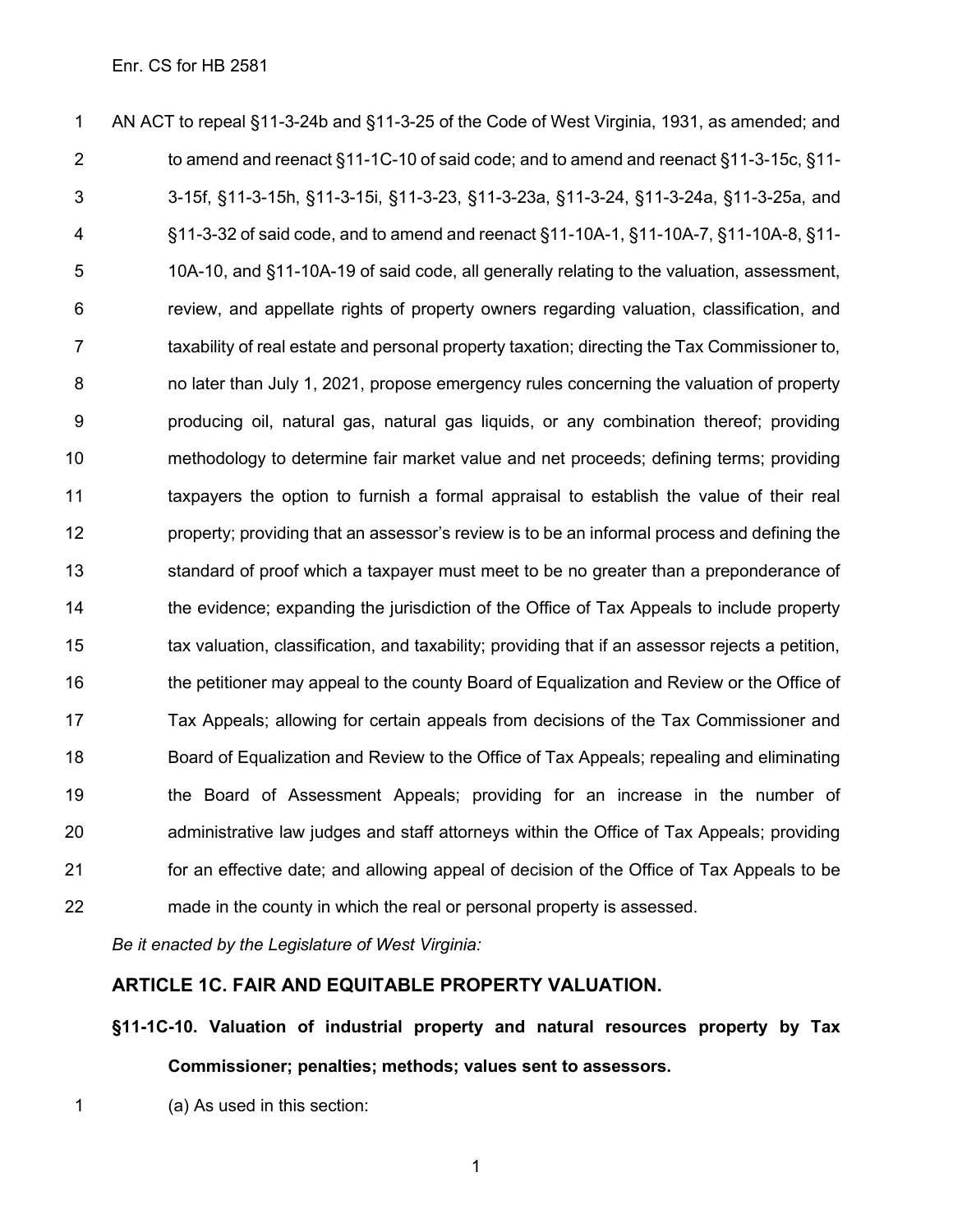(1) "Industrial property" means real and personal property integrated as a functioning unit intended for the assembling, processing and manufacturing of finished or partially finished products.

 (2) "Natural resources property" means coal, oil, natural gas, limestone, fireclay, dolomite, sandstone, shale, sand and gravel, salt, lead, zinc, manganese, iron ore, radioactive minerals, oil shale, managed timberland as defined in section two of this article, and other minerals.

 (b) All owners of industrial property and natural resources property each year shall make a return to the State Tax Commissioner and, if requested in writing by the assessor of the county where situated, to such county assessor at a time and in the form specified by the commissioner of all industrial or natural resources property owned by them. The commissioner may require any information to be filed which would be useful in valuing the property covered in the return. Any penalties provided for in this chapter or elsewhere in this code relating to failure to list any property or to file any return or report may be applied to any owner of property required to make a return pursuant to this section.

 (c) The State Tax Commissioner shall value all industrial property in the state at its fair market value within three years of the approval date of the plan for industrial property required in subsection (e) of this section. The commissioner shall thereafter maintain accurate values for all such property. The Tax Commissioner shall forward each industrial property appraisal to the county assessor of the county in which that property is located and the assessor shall multiply each such appraisal by sixty percent and include the resulting assessed value in the land book or the personal property book, as appropriate for each tax year. The commissioner shall supply support data that the assessor might need to evaluate the appraisal.

 (d) Within three years of the approval date of the plan required for natural resources property required pursuant to subsection (e) of this section, the State Tax Commissioner shall determine the fair market value of all natural resources property in the state and thereafter maintain accurate values for all such property.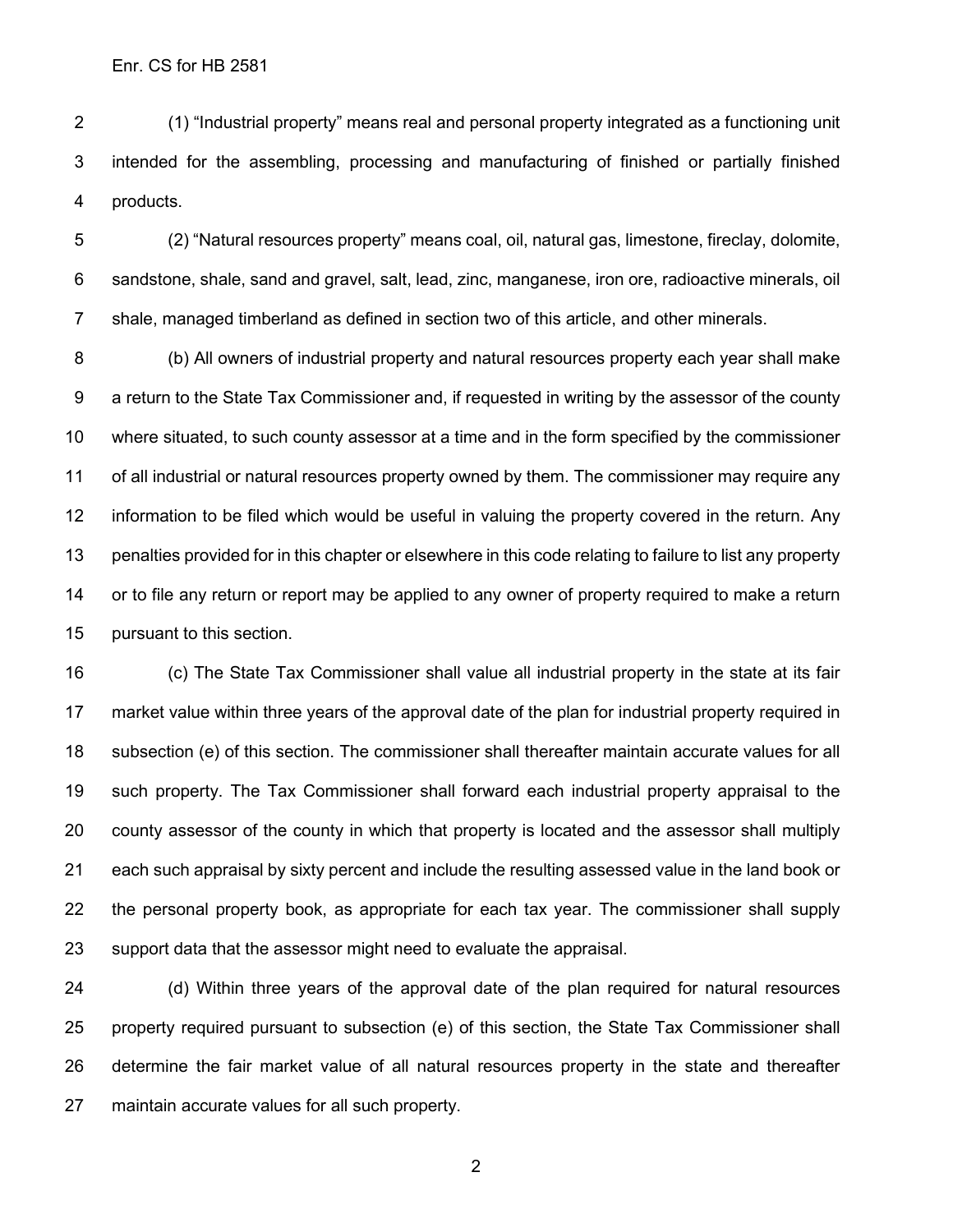(1) In order to qualify for identification as managed timberland for property tax purposes the owner must annually certify, in writing to the Division of Forestry, that the property meets the definition of managed timberland as set forth in this article and contracts to manage property according to a plan that will maintain the property as managed timberland. In addition, each owner's certification must state that forest management practices will be conducted in accordance with approved practices from the publication "Best Management Practices for Forestry". Property certified as managed timberland shall be valued according to its use and productive potential. The Tax Commissioner shall promulgate rules for certification as managed timberland.

 (2) In the case of all other natural resources property, the commissioner shall develop an inventory on a county by county basis of all such property and may use any resources, including, but not limited to, geological survey information; exploratory, drilling, mining and other information supplied by natural resources property owners; and maps and other information on file with the state Division of Environmental Protection and office of miners' health, safety and training. Any information supplied by natural resources owners or any proprietary or otherwise privileged information supplied by the state Division of Environmental Protection and office of miner's health, safety and training shall be kept confidential unless needed to defend an appraisal challenged by a natural resources owner. Formulas for natural resources valuation may contain differing variables based upon known geological or other common factors. The Tax Commissioner shall forward each natural resources property appraisal to the county assessor of the county in which that property is located and the assessor shall multiply each such appraisal by sixty percent and include the resulting assessed value in the land book or the personal property book, as appropriate, for each tax year. The commissioner shall supply support data that the assessor might need to explain or defend the appraisal. The commissioner shall directly defend any challenged appraisal when the assessed value of the property in question exceeds \$2 million or an owner challenging an appraisal holds or controls property situated in the same county with an assessed value exceeding \$2 million. At least every five years, the commissioner shall review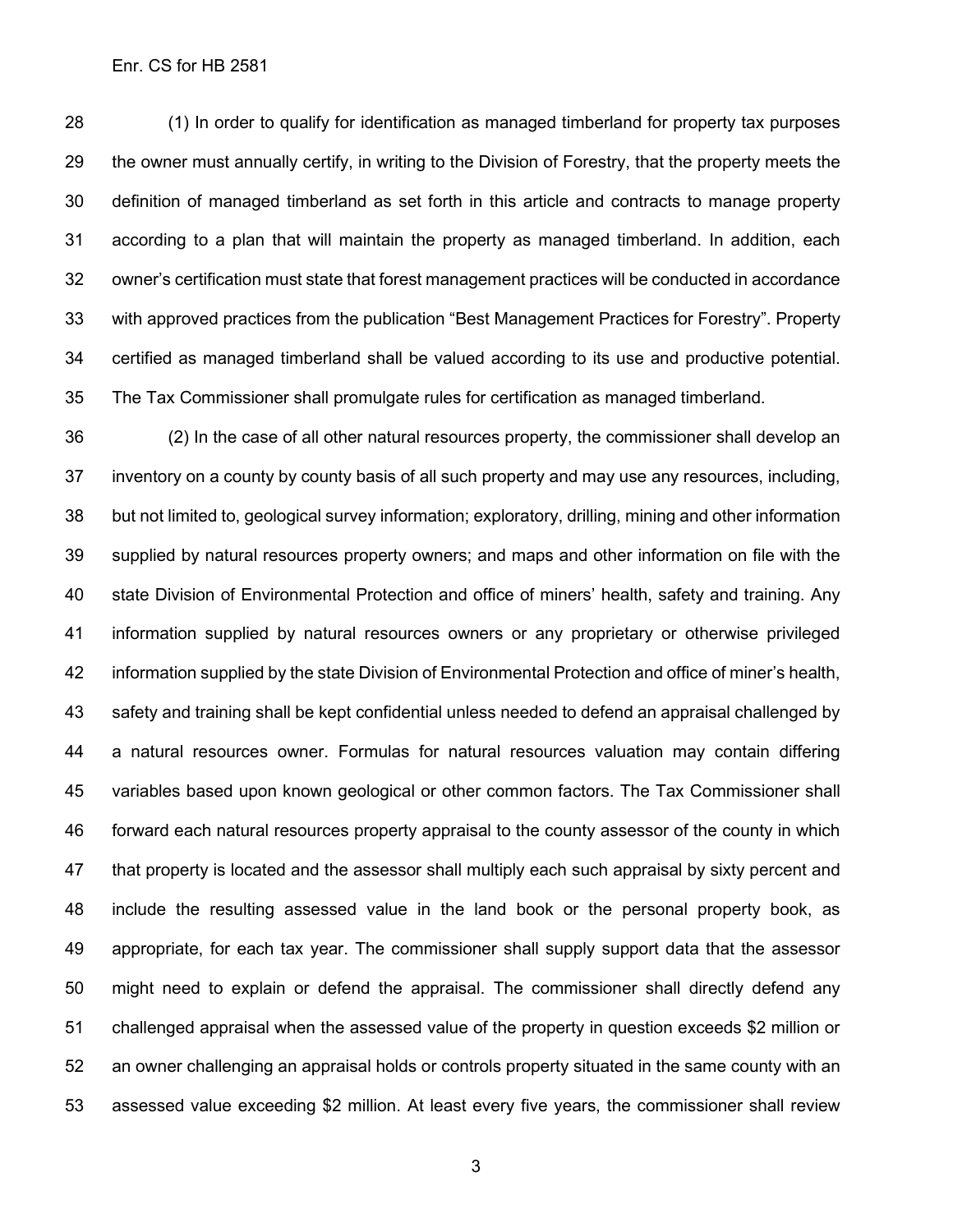current technology for the recovery of natural resources property to determine if valuation methodologies need to be adjusted to reflect changes in value which result from development of new recovery technologies.

 (3) The Tax Commissioner shall, no later than July 1, 2021, propose emergency rules in accordance with §29A-3-15 of this code regarding valuation of property producing oil, natural gas, natural gas liquids, or any combination thereof. For purposes of the emergency rules required by this subdivision regarding valuation of property producing oil, natural gas, natural gas liquids, or any combination thereof, fair market value shall be determined through the process of applying a yield capitalization model to the net proceeds. Net proceeds shall mean actual gross receipts on a sales volume basis determined from the actual price received by the taxpayers as reported on the taxpayer's returns, less royalties, and less actual annual operating costs as reported on the taxpayer's returns. For the purposes of this subdivision:

 (A) "Natural gas liquids" means propane, ethane, butanes, and pentanes (also referred to as condensate), or a combination of them that are subject to recovery from raw gas liquids by processing in field separators, scrubbers, gas processing and reprocessing plants, or cycling plants.

 (B) "Actual annual operating costs" shall only include lease operating expenses, lifting costs, gathering, compression, processing, separation, fractionation, and transportation charges. (e) The Tax Commissioner shall develop a plan for the valuation of industrial property and a plan for the valuation of natural resources property. The plans shall include expected costs and reimbursements, and shall be submitted to the property valuation training and procedures commission on or before January 1, 1991, for its approval on or before July 1, of such year. Such plan shall be revised, resubmitted to the commission and approved every three years thereafter.

 (f) To perform the valuation duties under this section, the State Tax Commissioner has the authority to contract with a competent property appraisal firm or firms to assist with or to conduct the valuation process as to any discernible species of property statewide if the contract and the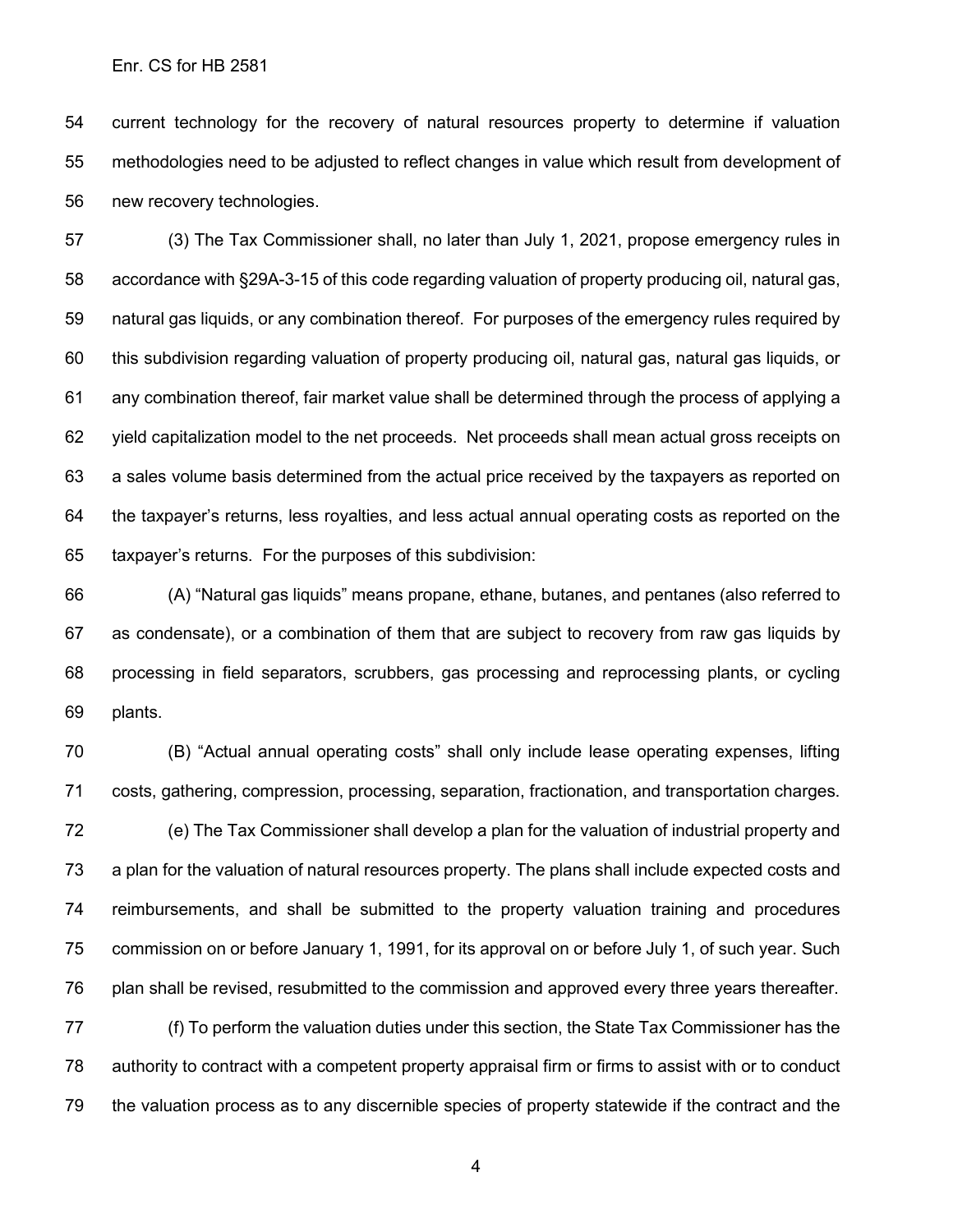entity performing such contract is specifically included in a plan required by subsection (e) of this section or otherwise approved by the commission. If the Tax Commissioner desires to contract for valuation services only in one county or a group of counties, the contract must be approved by the commission.

 (g) The county assessor may accept the appraisal provided, pursuant to this section, by the State Tax Commissioner: *Provided,* That if the county assessor fails to accept the appraisal provided by the State Tax Commissioner, the county assessor shall show just cause to the valuation commission for the failure to accept such appraisal and shall further provide to the valuation commission a plan by which a different appraisal will be conducted.

 (h) The costs of appraising the industrial and natural resources property within each county, and any costs of defending same shall be paid by the state: *Provided,* That the office of the state Attorney General shall provide legal representation on behalf of the Tax Commissioner or assessor, at no cost, in the event the industrial and natural resources appraisal is challenged in court.

 (i) For purposes of revaluing managed timberland as defined in section two of this article, any increase or decrease in valuation by the commissioner does not become effective prior to July 1, 1991. The property owner may request a hearing by the director of the Division of Forestry, who may thereafter rescind the disqualification or allow the property owner a reasonable period of time in which to qualify the property. A property owner may appeal a disqualification to the circuit court of the county in which the property is located.

#### **ARTICLE 3. ASSESSMENTS GENERALLY.**

#### **§11-3-15c. Petition for assessor review of improper valuation of real property.**

 (a) A taxpayer who is of the opinion that his or her real property has been valued too high or otherwise improperly valued or listed in the notice given as provided in §11-3-2a of this code may, but is not required to, file a petition for review with the assessor on a written form prescribed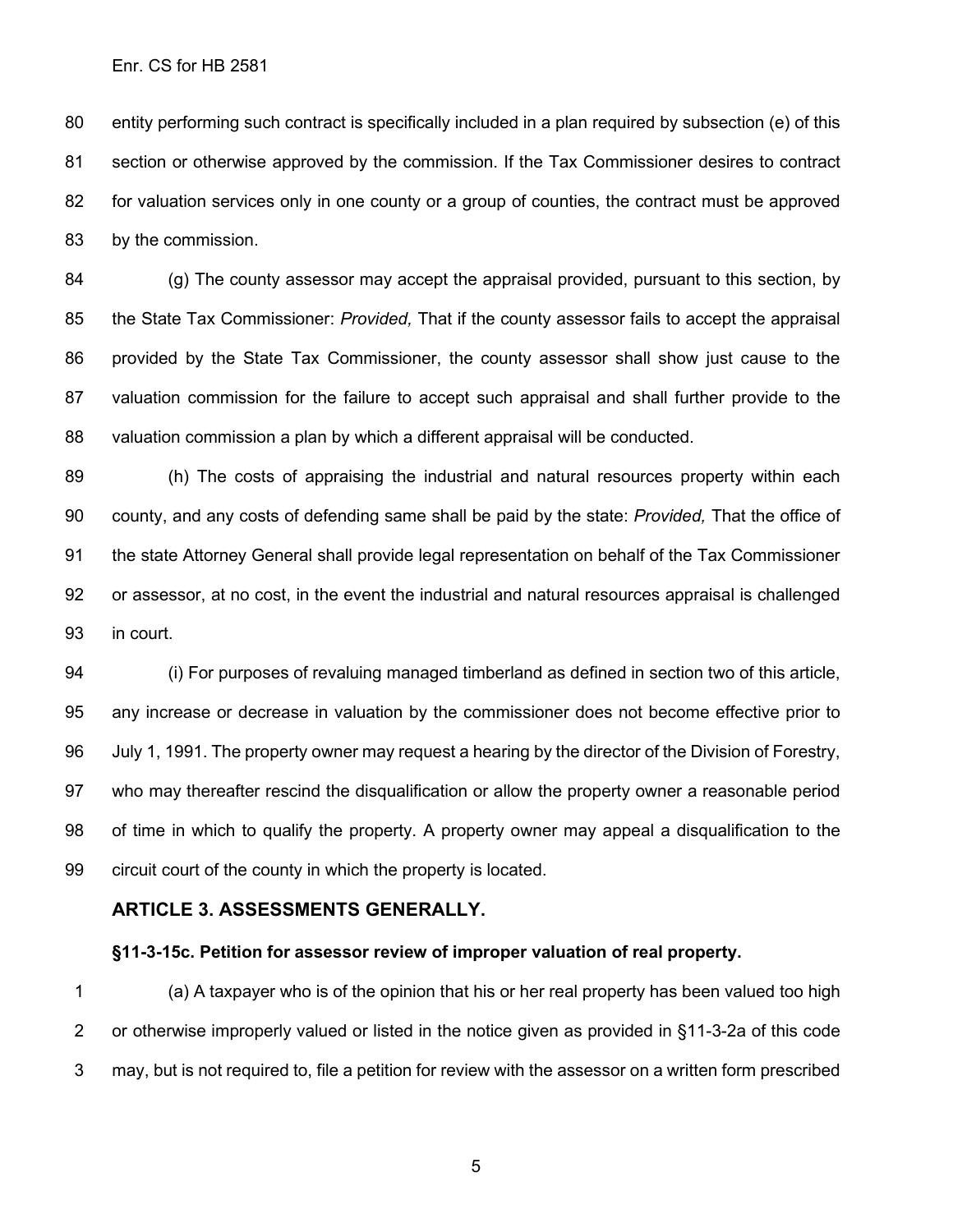by the Tax Commissioner. This section shall not apply to industrial and natural resource property appraised by the Tax Commissioner.

 (b) The petition shall state the taxpayer's opinion of the true and actual value of the property and substantial information that justifies that opinion of value for the assessor to consider for purposes of basing a change in classification or correction of the valuation. For purposes of this subsection, the taxpayer shall provide substantial information to justify the opinion of value. The taxpayer may provide an appraisal of the property from a licensed real estate appraiser stating its true and actual value for its current use.

 (c) The petition may include more than one parcel of property if they are part of the same economic unit according to the Tax Commissioner's guidelines or if they are owned by the same owner, have the same use, are appealed on the same basis, and are located in the same tax district or in contiguous tax districts of the county, and are in a form prescribed by the Tax Commissioner.

 (d) The petition shall be filed within eight business days after the date the taxpayer receives the notice of increased assessment under §11-3-2a of this code or the notice of increased value was published as a Class II-0 legal advertisement as provided in that section. For purposes of this section, 'business day' means any day other than Saturday, Sunday, or any legal holiday set forth in section one, article two, chapter two of this code.

#### **§11-3-15f. Rejection of petition; amended petition; appeal options.**

 If the assessor rejects a petition filed pursuant to §11-3-15c, §11-3-15d, or §11-3-15e of this code, the petitioner may appeal to the county Board of Equalization and Review as provided in §11-3-24 of this code or the Office of Tax Appeals.

#### **§11-3-15h. Ruling on petition.**

 (a) In all cases the assessor shall consider the petition and shall rule on each petition filed pursuant to §11-3-15c, §11-3-15d, or §11-3-15e of this code by February 10 of the assessment year. Written notice shall be served by regular mail on the person who filed the petition.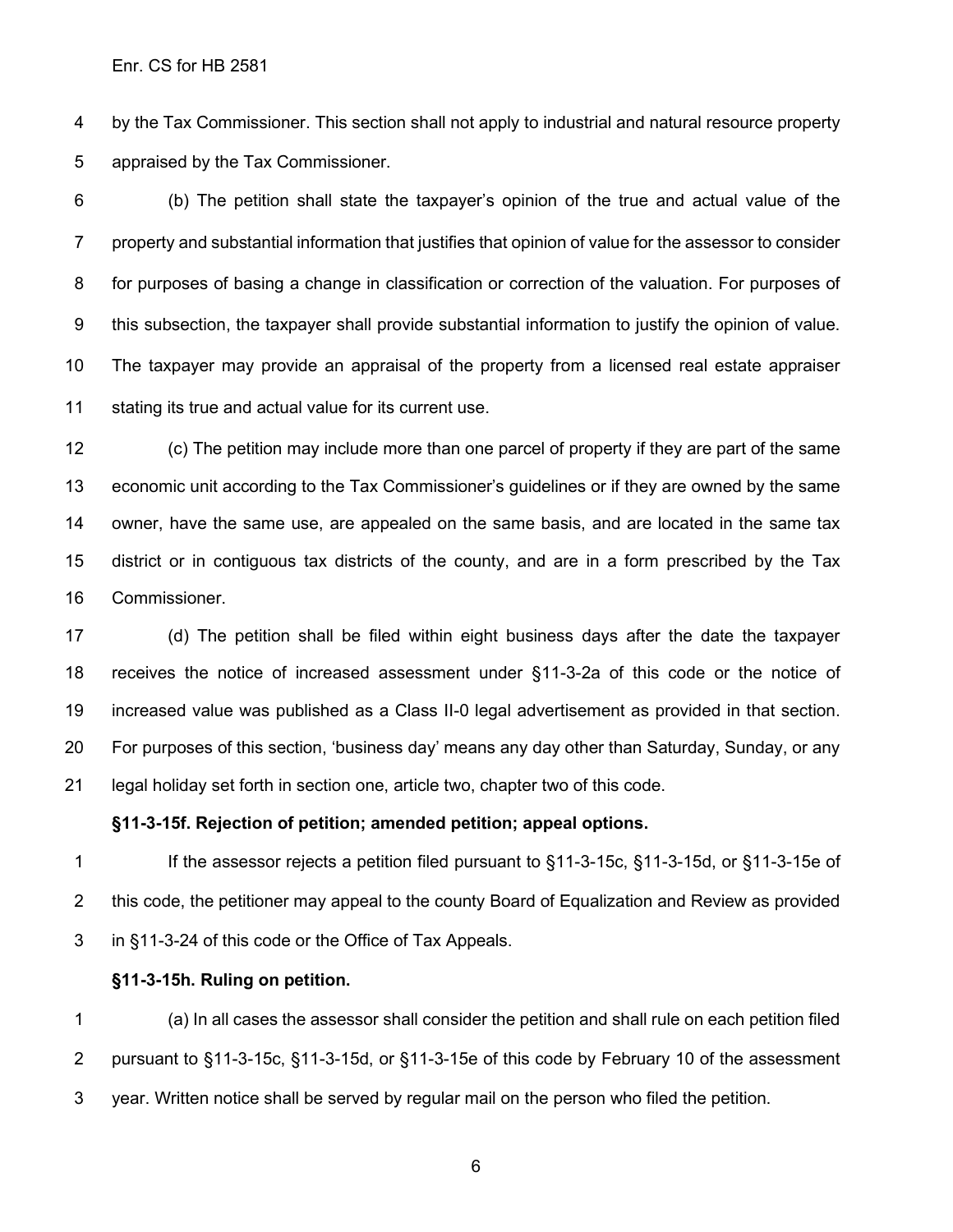(b) In considering a petition filed pursuant to §11-3-15c, §11-3-15d, or §11-3-15e of this code, the assessor shall consider the valuation fixed by the assessor on other similar property that is similarly situated.

 (c) The consideration of a petition for review with the assessor is to be an informal process. Formal rules of evidence shall not be required; the assessor may consider all evidence presented and may give each item the weight, in his or her opinion, it commands.

 (d) The standard of proof which a taxpayer must meet to defend his or her opinion of the true and actual value of the subject property during reviews by the assessor shall be no greater than a simple preponderance of the evidence standard.

#### **§11-3-15i. Petitioner's right to appeal.**

 (a) If the assessor grants the requested relief, the petitioner may not appeal the ruling of the assessor.

 (b) If the petitioner and the assessor reach an agreement within five business days after 4 the conclusion of the meeting held as provided in §11-3-15g of this code, both parties shall sign the agreement and both parties waive the right to further appeal.

 (c) If all or part of the petitioner's request under §11-3-15c, §11-3-15d, or §11-3-15e of this code is denied, the assessor shall mail, on the date of the ruling, to the petitioner at the address shown on the petition notice of the grounds of the refusal to make the change or changes requested in the petition. A petitioner whose request is denied, in whole or in part, or a petitioner who does not receive a response from the assessor by February 10, as provided in §11-3-15h of this code, may file a protest with the county commission sitting as a board of equalization and review, as provided in §11-3-24 of this code, or the Office of Tax Appeals.

#### **§11-3-23. Alterations in property books.**

 After the copies of the landbook or personal property book have been verified and delivered, no alteration shall be made in them, or either of them, affecting the taxes of that year, except on the final order of a successful review or appeal from the assessment.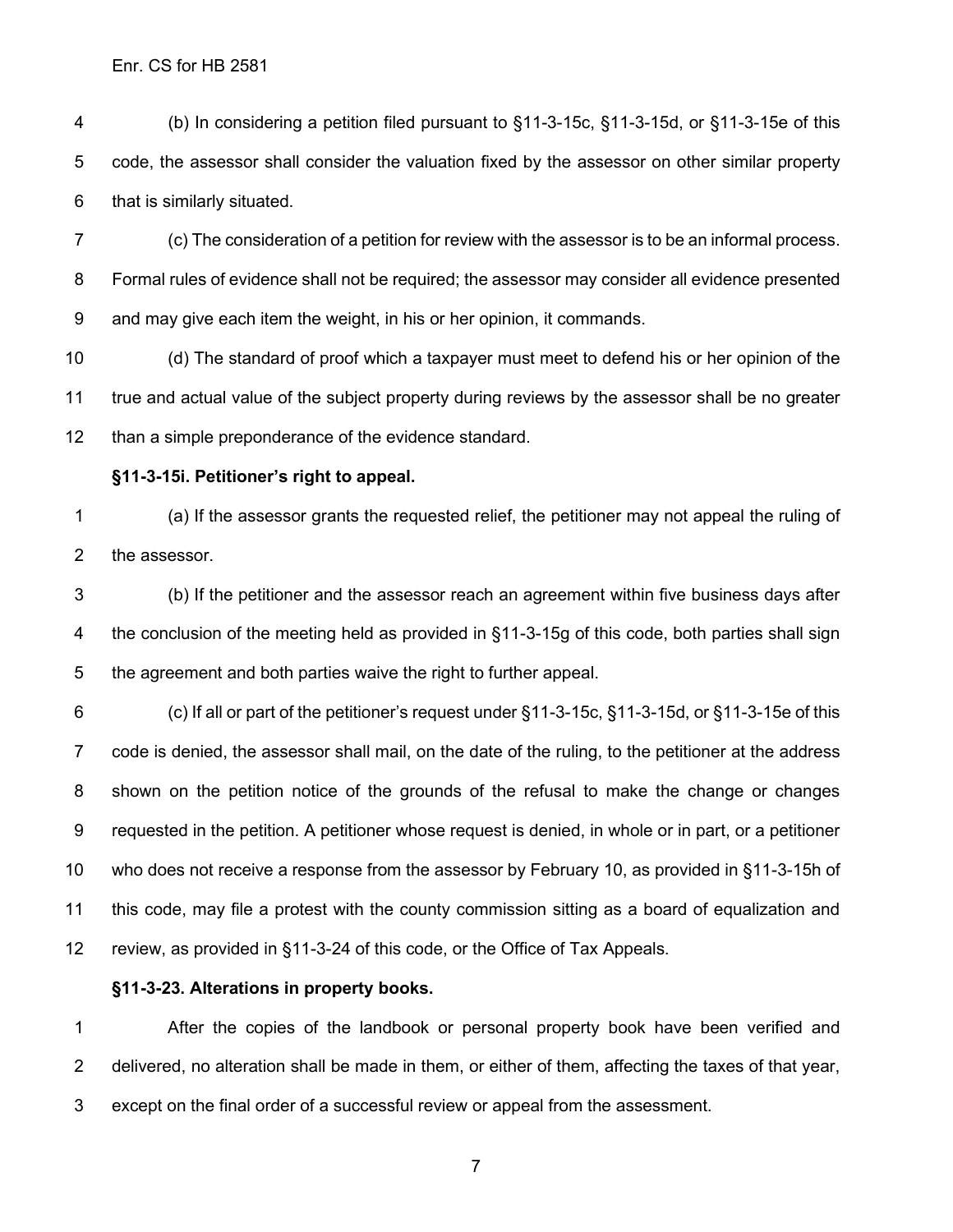#### **§11-3-23a. Informal review and resolution of classification, taxability and valuation issues.**

 (a) *General*. - Anytime after real or tangible personal property is returned for taxation, the taxpayer may apply to the assessor of the county in which the property was situated on the assessment date for information about the classification, taxability, or valuation of the property for property tax purposes for the tax year following the July 1 assessment date. A taxpayer who is not satisfied with the response of the assessor and wants to further pursue the matter shall follow the procedures set forth in this section.

 (b) *Classification or taxability*. - A taxpayer who wants to contest the classification or taxability of property must follow the procedures set forth in §11-3-24a of this code.

(c) *Valuation issues - property appraised and assessed by county assessor*. —

 (1) A taxpayer who is dissatisfied with the response of the assessor on a question of valuation and who receives a notice of increase in the assessed value of real property as provided in §11-3-2a of this code, or a notice of increase in the assessed value of business personal property as provided in §11-3-15b of this code, who disagrees with the assessed value stated in the notice, may use the informal review process specified in this article if the taxpayer decides to challenge the assessed value.

 (2) A taxpayer may apply for relief to the county commission sitting as a Board of Equalization and Review pursuant to §11-3-24 of this code, or to the Office of Tax Appeals not later than February 20 of the tax year by filing a written protest with the clerk of the county commission or the Office of Tax Appeals that identifies the amount of the assessed value the taxpayer believes to be in controversy and states generally the taxpayer's reason or reasons for filing the protest. The board or the Office of Tax Appeals shall then set a date and time to hear the taxpayer's protest.. The taxpayer shall timely pay first and second half installment payments of taxes levied for the current tax year on or before they become due and that any reduction in assessed value that is administratively or judicially determined in a decision that becomes final will result in a credit being established against taxes that become due for a tax year subsequent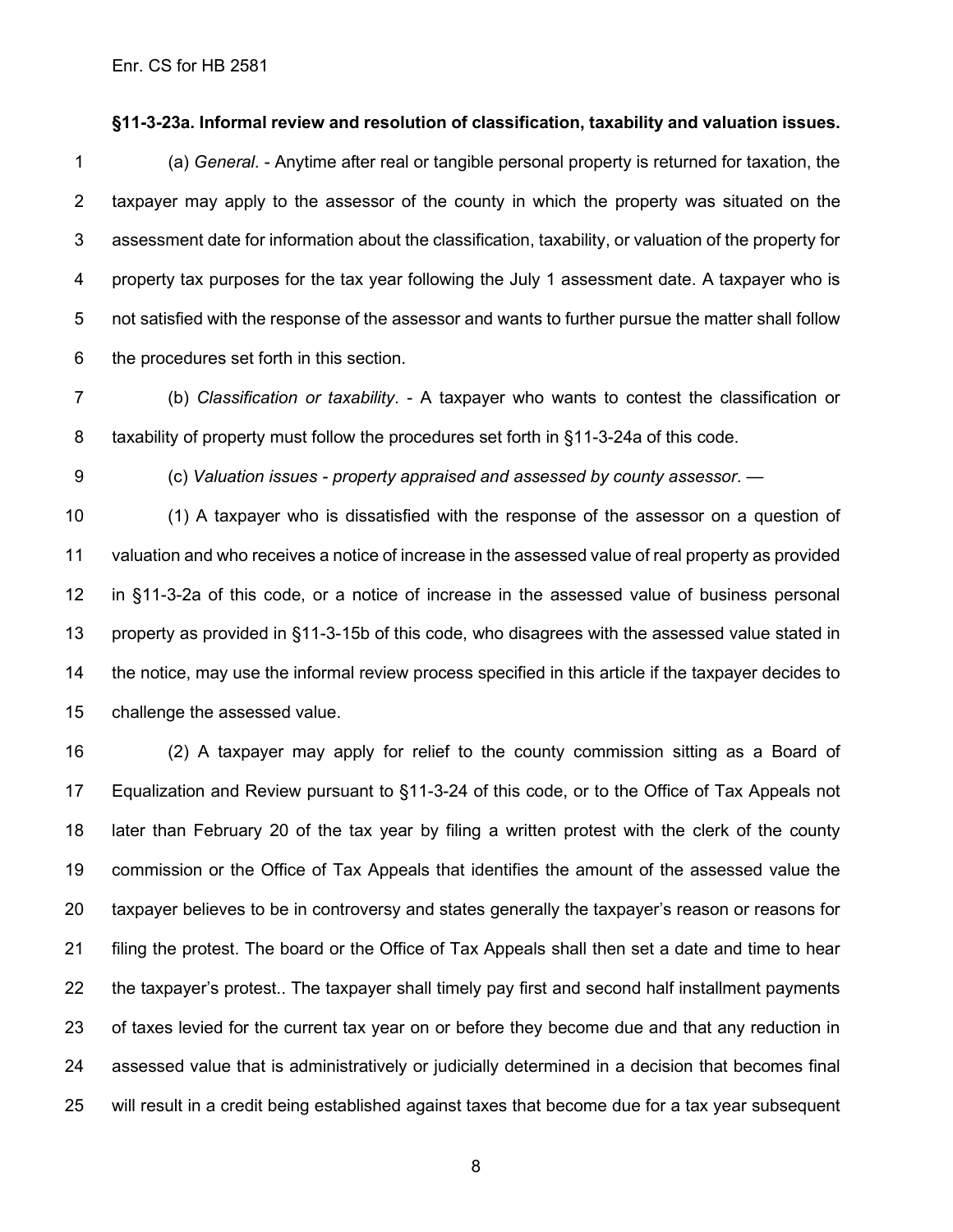to the tax year in which the decision becomes final, except as otherwise stated in the decision or as otherwise provided in this article. In the event the Board of Equalization and Review adjourns sine die before February 20 of the tax year, a taxpayer may file its written protest and the acknowledgment described in this subdivision with the Office of Tax Appeals. If a taxpayer fails to provide its written protest on or before February 20, and the Board of Equalization and Review unilaterally increases the assessed value subsequent to that date, the taxpayer may file a written protest and the acknowledgment described in this subdivision with the Office of Tax Appeals.

 (d) *Valuation issues - property appraised by Tax Commissioner and assessed by county assessor*. -

 (1) A taxpayer who receives a notice of tentative appraised value of natural resource property or industrial property from the Tax Commissioner pursuant to §11-6K-1 *et seq.* of this code.

 (2) A taxpayer may apply for relief to the county commission sitting as a board of equalization and review pursuant to §11-3-24 of this code or to the Office of Tax Appeals no later than February 20 of the tax year by filing a written protest with the clerk of the county commission or to the Office of Tax Appeals that identifies the amount of the assessed value the taxpayer believes to be in controversy and states generally the taxpayer's reason or reasons for filing the protest. The board or the Office of Tax Appeals shall then set a date and time to hear the taxpayer's protest. The taxpayer shall timely pay first and second half installment payments of taxes levied for the current tax year on or before they become due and that any reduction in assessed value that is administratively or judicially determined in a decision that becomes final will result in a credit being established against taxes that become due for a tax year subsequent to the tax year in which the decision becomes final, except as otherwise stated in the decision or as otherwise provided in this article. In the event the Board of Equalization and Review adjourns sine die before February 20 of the tax year, a taxpayer may file its written protest and the acknowledgment described in this subdivision with the Office of Tax Appeals. If a taxpayer fails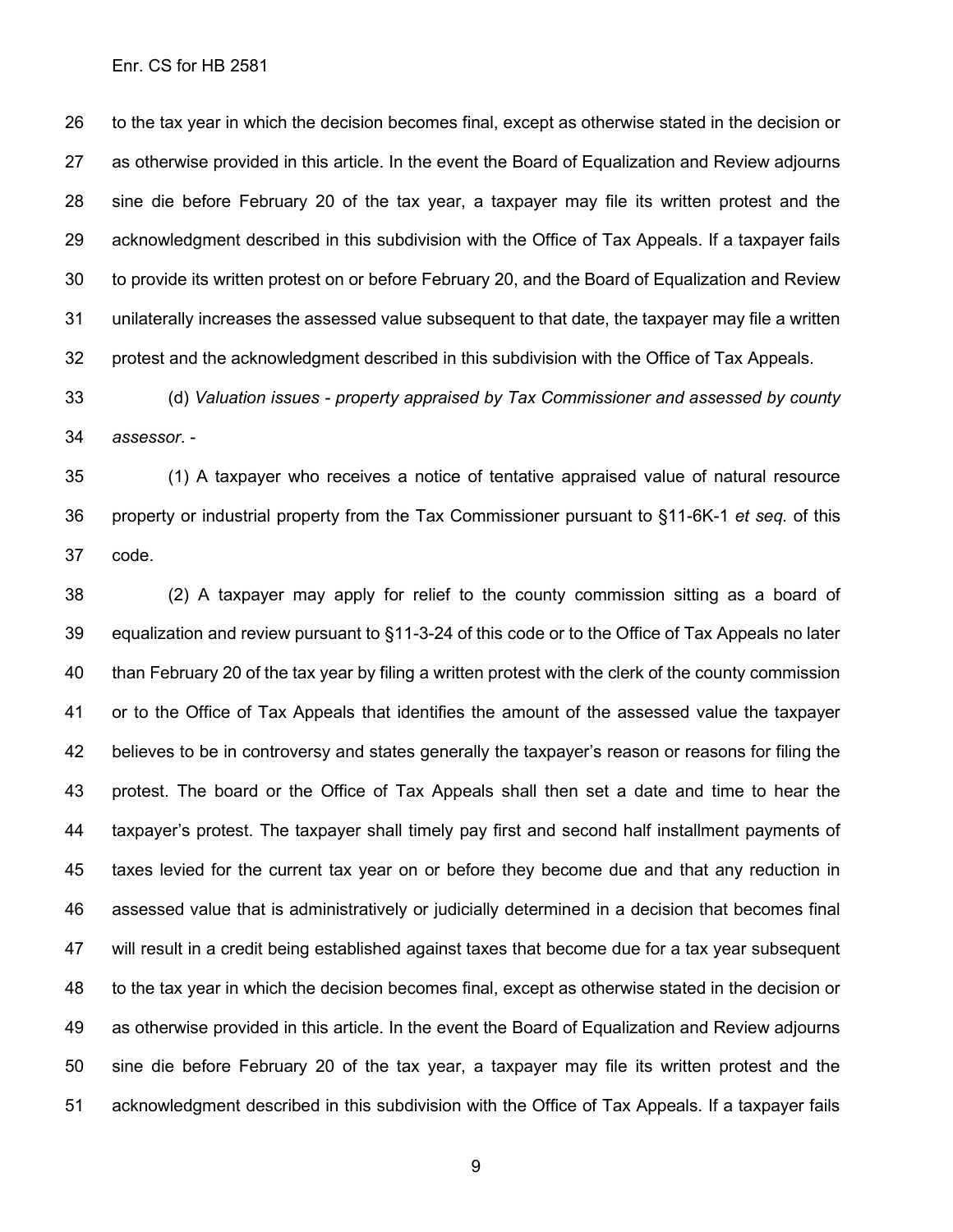to provide its written protest on or before February 20, and the Board of Equalization and Review unilaterally increases the assessed value subsequent to that date, the taxpayer may file a written protest and the acknowledgment described in this subdivision with the Office of Tax Appeals.

 (e) The standard of proof which a taxpayer must meet at all levels of review and appeal under this section shall be a preponderance of the evidence standard.

#### **§11-3-24. Review and equalization by county commission.**

 (a) The county commission shall annually, not later than February 1 of the tax year, meet as a board of equalization and review for the purpose of reviewing and equalizing the assessment made by the assessor. The board shall not adjourn for longer than three business days at a time, not including a Saturday, Sunday or legal holiday in this state, until this work is completed. The board may adjourn sine die anytime after February 15 of the tax year and shall adjourn sine die not later than the last day of February of the tax year.

 (b) At the first meeting of the board, the assessor shall submit the property books for the current year, which shall be complete, except that the levies shall not be extended. The assessor and the assessor's assistants shall attend and render every assistance possible in connection with the value of property assessed by them.

 (c) The board shall proceed to examine and review the property books, and shall add on the books the names of persons, the value of personal property and the description and value of real estate liable to assessment which was omitted by the assessor. The board shall correct all errors in the names of persons, in the description and valuation of property, and shall cause to be done whatever else is necessary to make the assessed valuations comply with the provisions of this chapter. But in no case shall any question of classification or taxability be considered or reviewed by the board.

 (d) If the board determines that any property or interest is assessed at more or less than 60 percent of its true and actual value as determined under this chapter, it shall fix it at 60 percent of its true and actual value: *Provided,* That no assessment shall be increased without giving the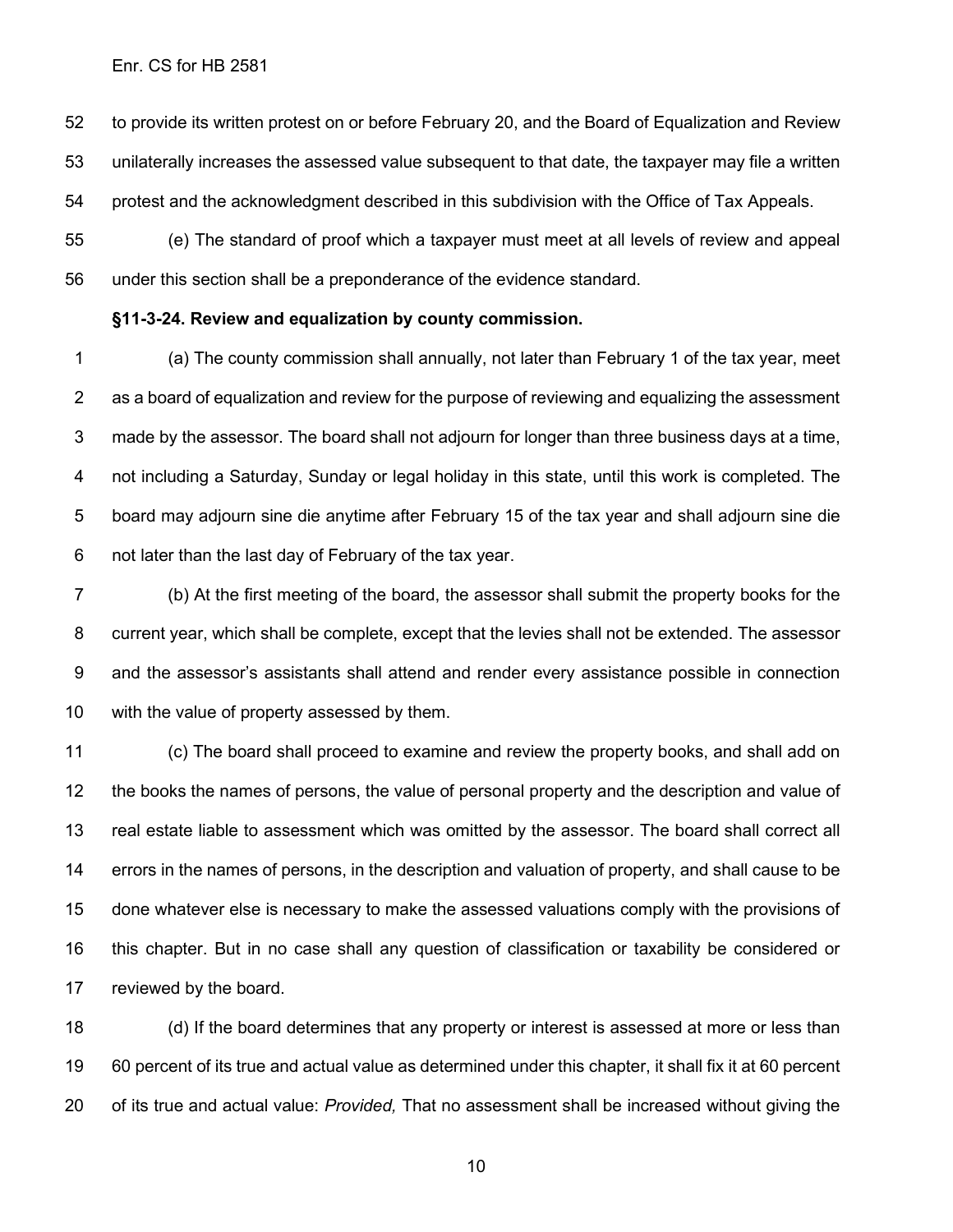taxpayer at least five days' notice, in writing, of the intention to make the increase and no assessment shall be greater than 60 percent of the true and actual value of the property.

 (e) Service of notice of the increase upon the taxpayer shall be sufficient, or upon his or her agent or attorney, if served in person, or if sent by registered or certified mail to the property owner, his or her agent, or attorney, at the last known mailing address of the person as shown in the records of the assessor or the tax records of the county sheriff. If such person cannot be found and has no last known mailing address, then notice shall be given by publication thereof as a Class I legal advertisement in compliance with the provisions of §59-3-1, *et seq.* of this code and the publication area shall be the county. The date of the publication shall be at least five days, not including a Saturday, Sunday or legal holiday in this state, prior to the day the board acts on the increase. When the board intends to increase the entire valuation in any one tax district by a general increase, notice shall be given by publication thereof as a Class II-0 legal advertisement in compliance with the provisions of §59-3-1, *et seq.* of this code and the publication area shall be the county. The date of the last publication shall be at least five days, not including a Saturday, Sunday or legal holiday in this state, prior to the meeting at which the increase in valuation is acted on by the board. When an increase is made, the same valuation shall not again be changed unless notice is again given as provided.

 The clerk of the county commission shall publish notice of the time, place, and general purpose of the meeting as a Class II legal advertisement in compliance with the provisions of §59- 3-1, *et seq.* of this code and the publication area shall be the county. The expense of publication shall be paid out of the county treasury.

 (f) Any person who receives notice as provided in subsection (e) of this section may appear before the board at the time and place specified in the notice to object to the proposed increase in the valuation of taxpayer's property. After hearing the board's reason or reasons for the proposed increase, the taxpayer may present his or her objection or objections to the increase and the reason or reasons for the objections.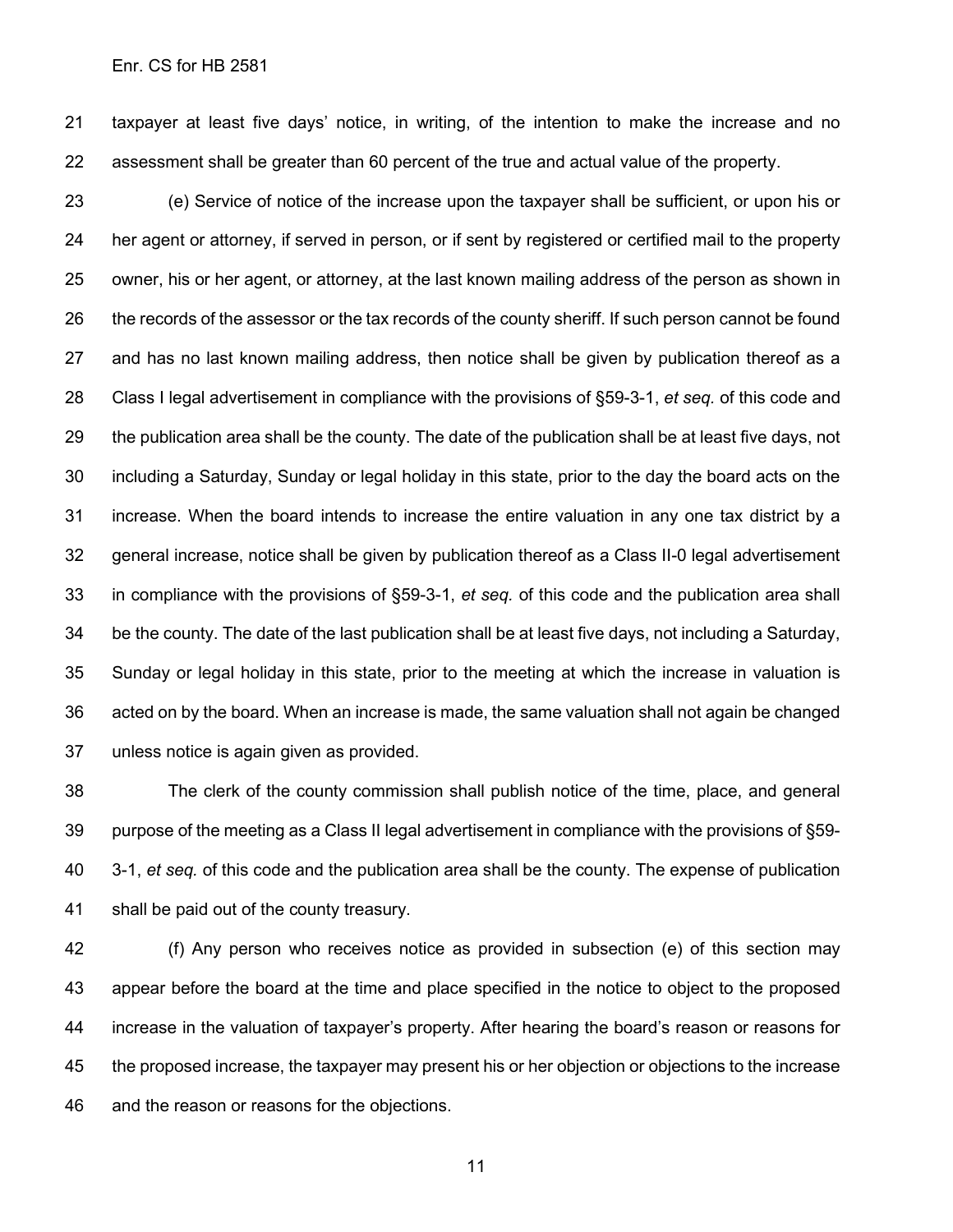(g) The board may approve an agreement signed by the taxpayer or taxpayer's representative and the assessor, and by a representative of the Tax Commissioner when the property is industrial property or natural resources property, that resolves a valuation matter while the land and personal property books are before the Board for Equalization and Review.

 (h) If any person fails to apply for relief at this meeting, he or she shall have waived the right to ask for correction in the assessment list for the current year, and shall not thereafter be permitted to question the correctness of the list as finally fixed by the board, except on appeal to the Office of Tax Appeals, or as otherwise provided in this article.

 (i) After the board completes the review and equalization of the property books, a majority of the board shall sign a statement that it is the completed assessment of the county for the tax year. Then the property books shall be delivered to the assessor and the levies extended as provided by law.

 (j) A taxpayer who elects to have a hearing before the Board of Equalization and Review may appeal the board's order to the Office of Tax Appeals.

 (k) The standard of proof which a taxpayer must meet at all levels of review and appeal under this section shall be a preponderance of the evidence standard.

## **§11-3-24a. Protest of classification or taxability to assessor; appeal to Tax Commissioner, appeal to Office of Tax Appeals.**

 (a) At any time after property is returned for taxation, and up to and including the time the property books are before the county commission sitting as a board of equalization and review, any taxpayer may apply to the assessor for information regarding the classification and taxability of the taxpayer's property. In case the taxpayer is dissatisfied with the classification of property assessed to the taxpayer or believes that the property is exempt or otherwise not subject to taxation, the taxpayer shall file objections in writing with the assessor. The assessor shall decide the question by either sustaining the protest and making proper corrections, or by stating, in writing if requested, the reasons for refusal to grant the protest.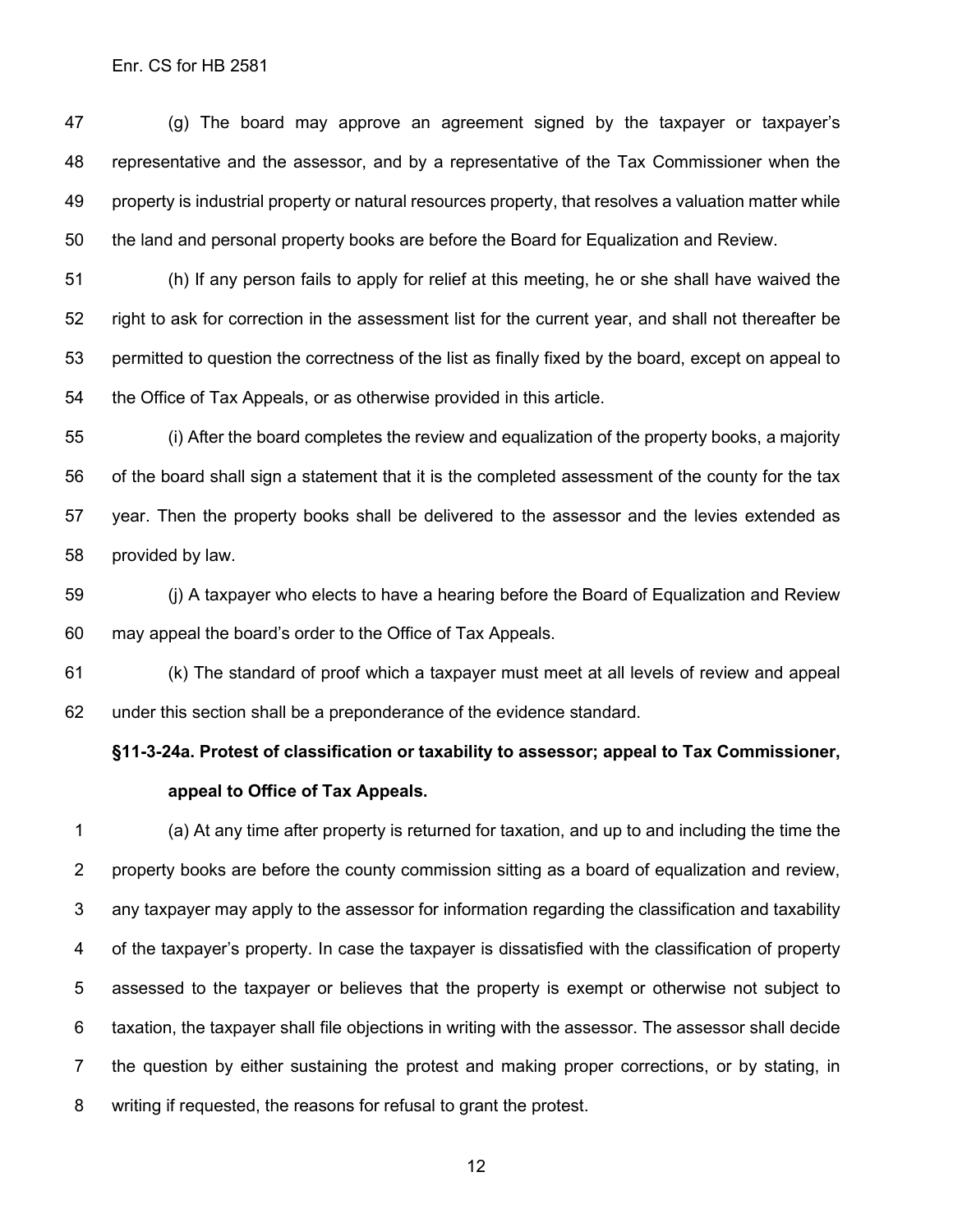(b) The assessor may, and if the taxpayer requests, the assessor shall, certify the question to the State Tax Commissioner in a statement sworn to by both parties, or if the parties are unable to agree, in separate sworn statements, giving a full description of the property and any other information which the Tax Commissioner requires. The Tax Commissioner shall prescribe forms on which the question shall be certified and the Tax Commissioner may pursue any inquiry and procure any information necessary for the disposition of the issue.

 (c) The Tax Commissioner shall, as soon as possible on receipt of the question, but in no case later than February 28 of the assessment year, instruct the assessor as to how the property shall be treated. The instructions issued and forwarded by mail to the assessor shall be binding upon the assessor, but either the assessor or the taxpayer may apply to the Office of Tax Appeals within 30 days after receiving written notice of the Tax Commissioner's ruling for review of the question of classification or taxability.

 (d) The amendments to this section enacted in the year 2010 apply to classification and taxability rulings issued for taxes levied after December 31, 2011.

 (e) The standard of proof which a taxpayer must meet at all levels of review and appeal under this section shall be a preponderance of the evidence standard.

#### **§11-3-24b. Board of Assessment Appeals.**

**[Repealed.]** 

#### **§11-3-25. Relief in circuit court against erroneous assessment.**

**[Repealed.]** 

#### **§11-3-25a. Payment of taxes that become due while appeal is pending.**

 (a) All taxes levied and assessed against the property for the year on which a protest or an appeal has been filed by the taxpayer as provided in §11-3-24 or §11-3-24a of this code shall be paid before they become delinquent. If the taxes are not paid before becoming delinquent, the governing body having jurisdiction of the appeal, as appropriate, shall dismiss the appeal unless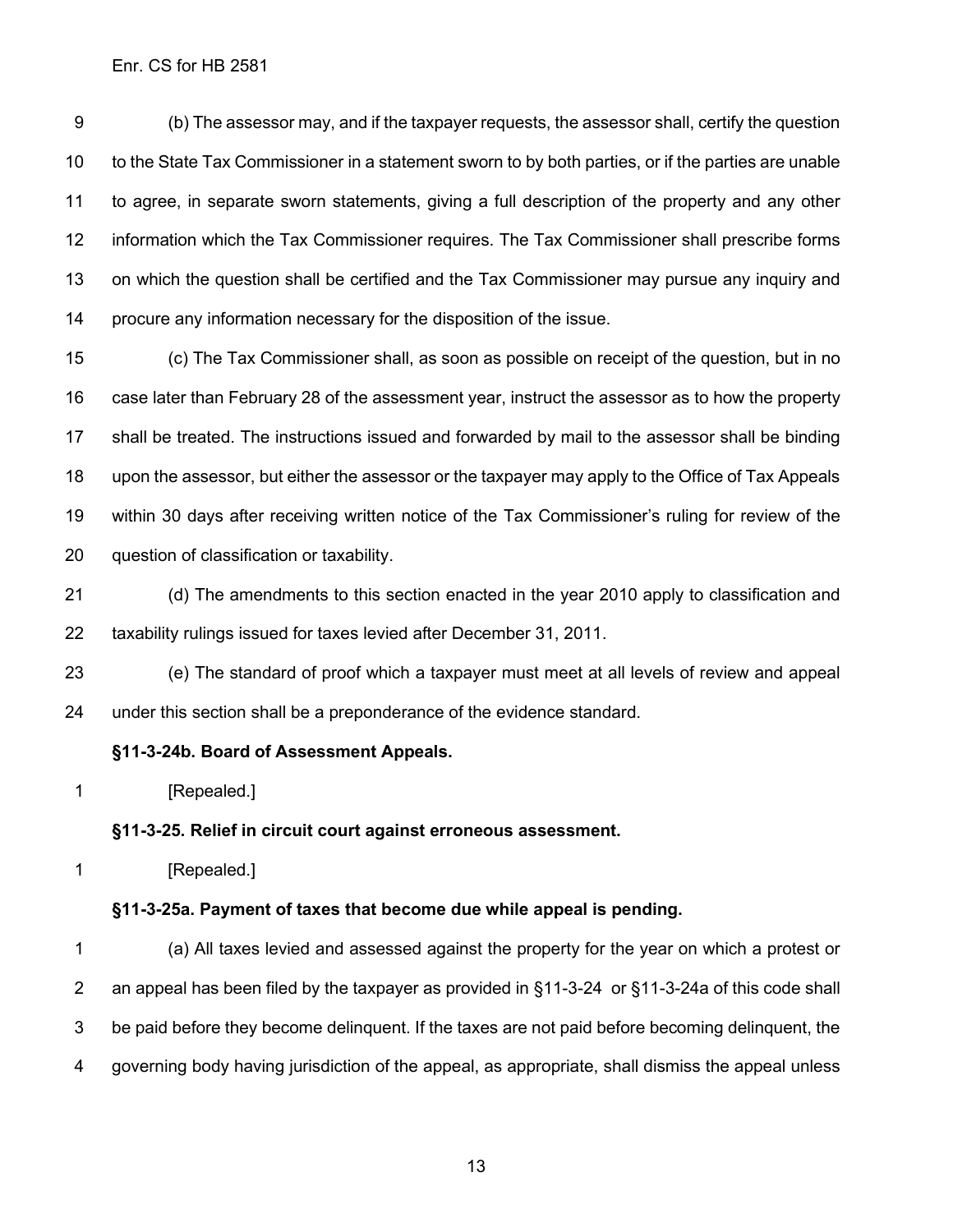the delinquent taxes and interest due are paid in full within 30 days after taxes for the second half of the tax year become delinquent.

 (b) In the event the order of a court or other governing body becomes final and the order results in an overpayment of taxes levied for the tax year that have been paid to the sheriff, the amount of the overpayment shall be refunded to the taxpayer if the overpayment is \$25,000 or less within 30 days after the time for appealing the decision or order expires or, if the decision or order is appealed, within 30 days of the date the appeals court or other governing body turns down the appeal. If the overpayment is more than \$25,000, a credit in the amount of the overpayment shall be established by the county sheriff and allowed as a credit against taxes owed up to the following two tax years: *Provided,* That the county commission may elect to refund the amount of overpayment rather than having a credit established as provided in this section: *Provided, however,* if any portion of the overpayment remains unused after the date on which taxes payable for the second half of the second tax year following the tax year of the overpayment become delinquent, that portion shall be refunded to the taxpayer by the county sheriff no later than 30 days after that date, or 30 days from the date that the order becomes final, whichever date occurs later. Whenever an overpayment is refunded or credited under this section, the county shall pay interest at the rate established in §11-10-17 and §11-10-17a of this code for overpayments of taxes collected by the Tax Commissioner, which interest shall be computed from the date the overpayment was received by the sheriff to the date of the refund check or the date the credit is actually taken against taxes that become due after the order of the court becomes final.

### **§11-3-32. Effective date of amendments.**

 (a) Unless specified otherwise in this article, all amendments to this article adopted in the year 2010 apply to the assessment years beginning on or after July 1, 2011.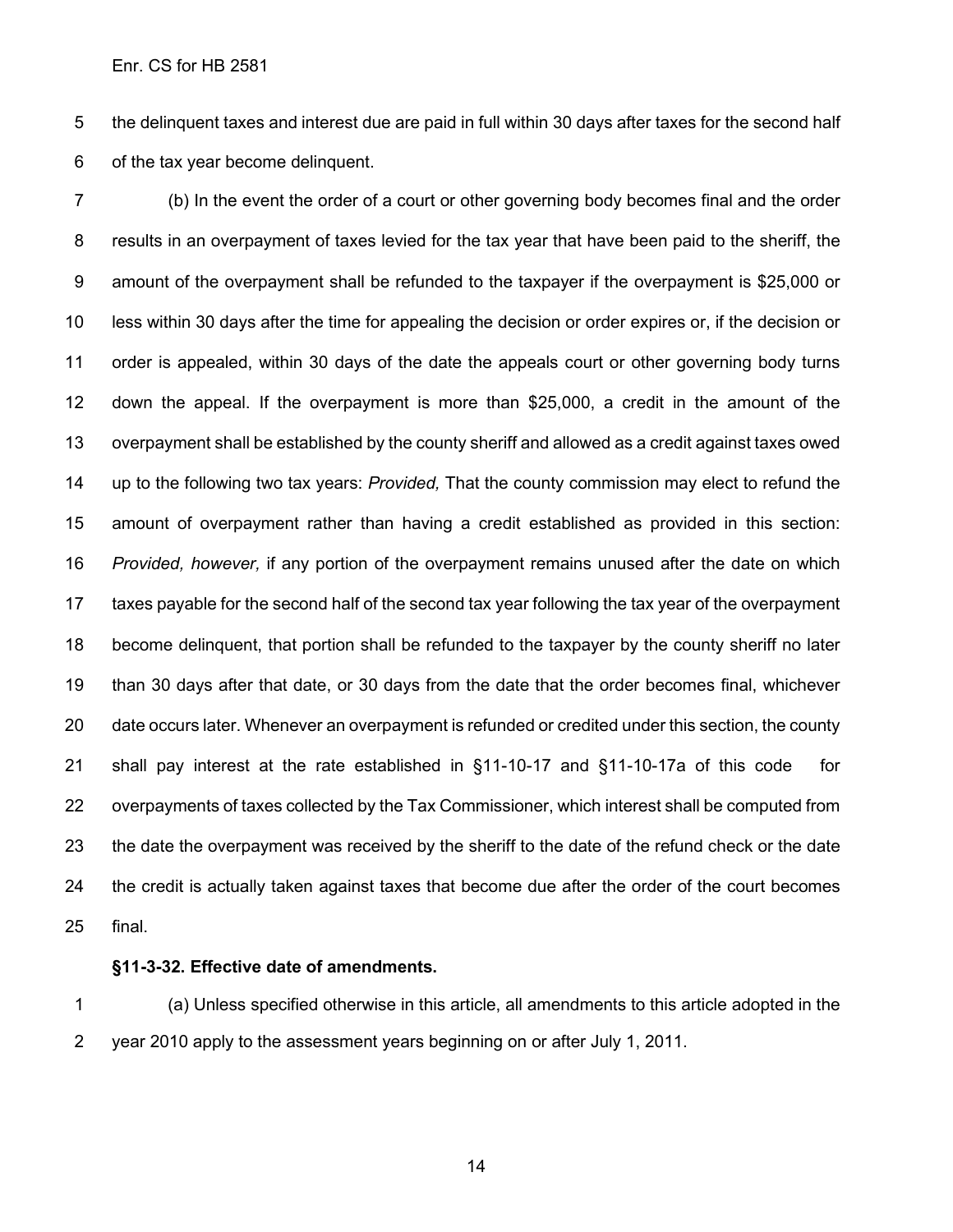(b) Unless specified otherwise in this article, all amendments to this article adopted in the year 2021 apply to the assessment years beginning on or after July 1, 2022.

## **ARTICLE 10A. WEST VIRGINIA OFFICE OF TAX APPEALS.**

### **§11-10A-1. Legislative finding; purpose.**

 The Legislature finds that there is a need for an independent quasi-judicial agency separate and apart from the Tax Division to resolve disputes between the Tax Commissioner, county assessors, county commissions, and taxpayers to maintain public confidence in the state tax system. The Legislature does therefore declare that the purpose of this article is to create the West Virginia office of tax appeals to resolve disputes between the Tax Commissioner, county assessors, county commissions, and taxpayers and to prescribe the powers and duties of the office of tax appeals.

# **§11-10A-7. Powers and duties of Chief Administrative Law Judge; all employees, except Chief Administrative Law Judge, members of classified service; qualifications of administrative law judges.**

 (a) The Chief Administrative Law Judge is the chief executive officer of the Office of Tax Appeals and he or she may employ one person to serve as executive director, two staff attorneys, and other clerical personnel as necessary for the proper administration of this article. The Chief Administrative Law Judge may delegate administrative duties to other employees, but the Chief Administrative Law Judge is responsible for all official delegated acts.

 (1) Upon the request of the Chief Administrative Law Judge, the Governor may appoint up to three administrative law judges as necessary for the proper administration of this article.

 (2) All employees of the Office of Tax Appeals, except the Chief Administrative Law Judge, shall be in the classified service and shall be governed by the provisions of the statutes, rules, and policies of the classified service in accordance with the provisions of §29-6-1 *et seq.* of this code.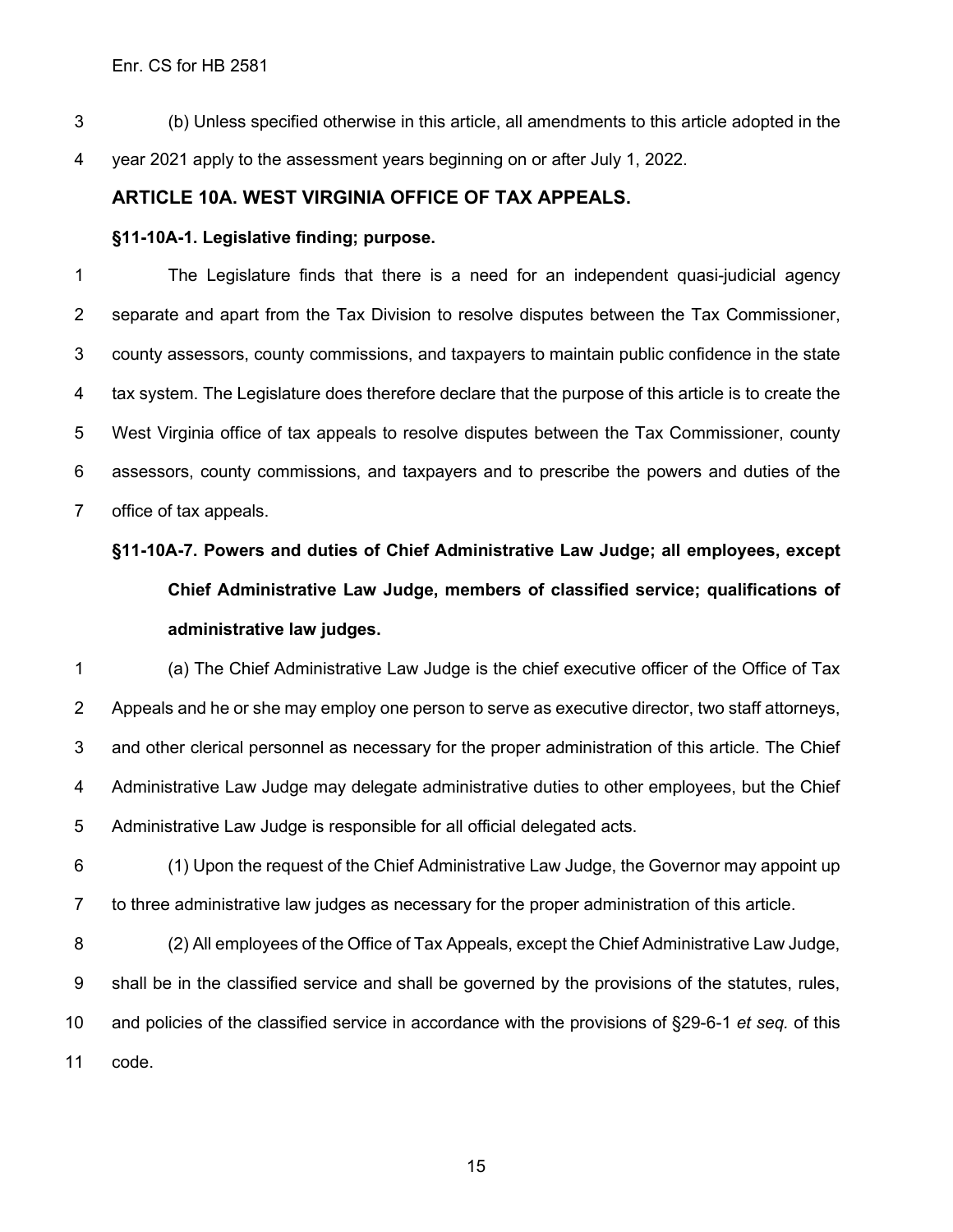(3) Prior to employment by the Office of Tax Appeals, all administrative law judges shall be admitted to the practice of law in this state and have at least two years of full-time or equivalent part-time experience as an attorney with federal or state tax law expertise.

 (4) The Chief Administrative Law Judge and all administrative law judges shall be members of the Public Employees Retirement System and do not qualify as participants in the judicial retirement system during their tenure with the Office of Tax Appeals.

(b) The Chief Administrative Law Judge shall:

(1) Direct and supervise the work of the legal staff;

(2) Make hearing assignments;

(3) Maintain the records of the Office of Tax Appeals;

 (4) Review and approve decisions of administrative law judges as to legal accuracy, clarity and other requirements;

(5) Publish decisions in accordance with the provisions of §11-10A-16 of this code;

 (6) Submit to the Legislature, on or before February 15, an annual report summarizing the Office of Tax Appeals' activities since the end of the last report period, including a statement of the number and type of matters handled by the Office of Tax Appeals during the preceding fiscal year and the number of matters pending at the end of the year; and

(7) Perform the other duties necessary and proper to carry out the purposes of this article.

#### **§11-10A-8. Jurisdiction of Office of Tax Appeals.**

 The Office of Tax Appeals has exclusive and original jurisdiction to hear and determine all:

 (1) Appeals from tax assessments issued by the Tax Commissioner pursuant to article ten of this chapter;

 (2) Appeals from decisions or orders of the Tax Commissioner denying refunds or credits for all taxes administered in accordance with the provisions of §11-10-1 *et seq.* of this code;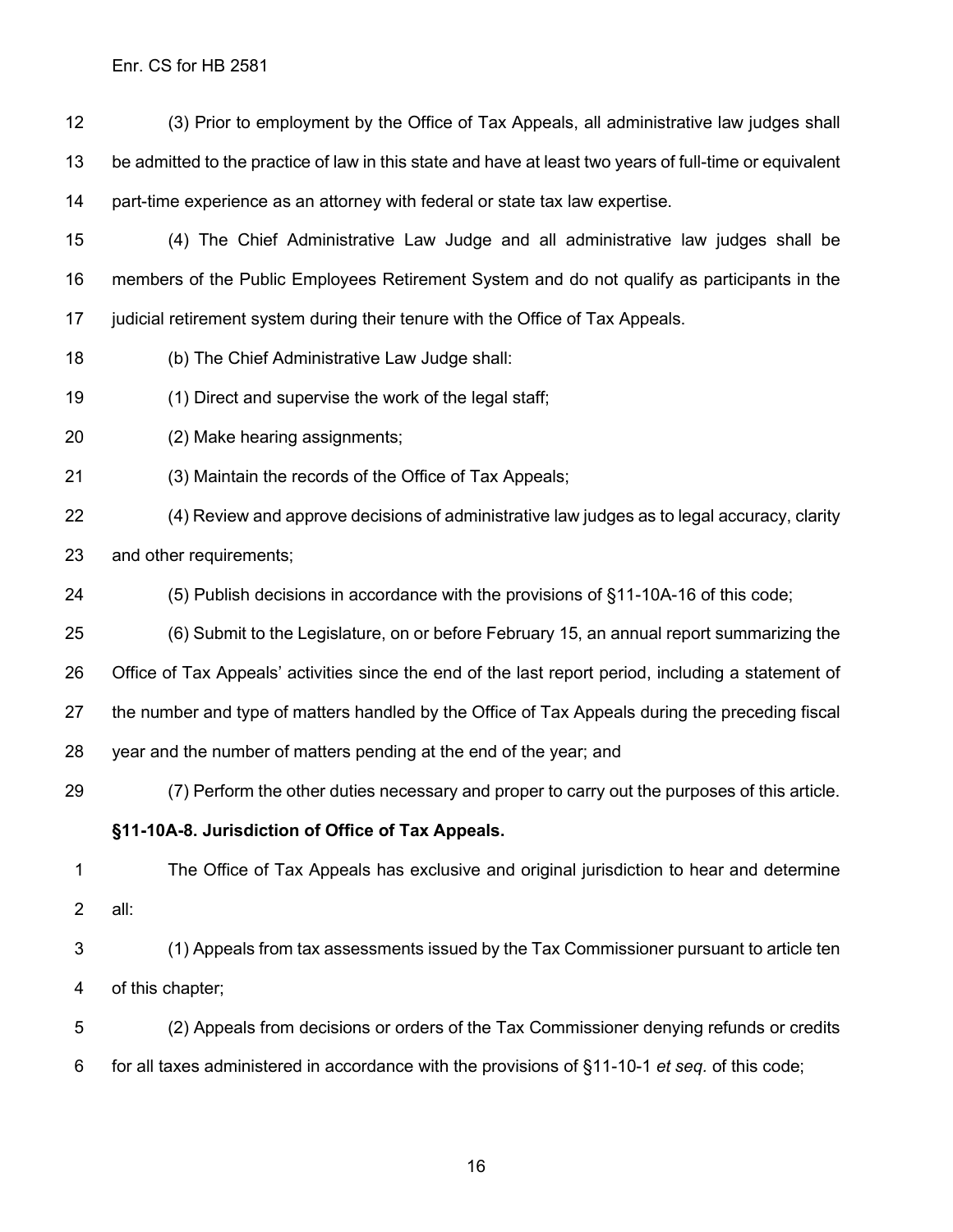(3) Appeals from orders of the Tax Commissioner denying, suspending, revoking, refusing to renew any license, or imposing any civil money penalty for violating the provisions of any licensing law administered by the Tax Commissioner;

 (4) Questions presented when a hearing is requested pursuant to the provisions of any article of this chapter which is administered by the provisions of §11-10-1 *et seq.* of this code;

 (5) Matters which the Tax Division is required by statute or legislatively approved rules to hear, except employee grievances filed pursuant to §6C-2-1 *et seq.* of this code;

 (6) Other matters which may be conferred on the office of tax appeals by statute or legislatively approved rules; and

 (7) Appeals by any party aggrieved by the valuation of real property and personal property tax assessments and classifications or taxability as set forth in §11-3-1 *et. seq.* of this code.

#### **§11-10A-10. Hearing procedures.**

 (a) The office of tax appeals shall assign a date, time, and place for a hearing on a petition and shall notify the parties to the hearing by written notice at least 20 days in advance of the hearing date. The hearing shall be held within 45 days of the due date of the commissioner's answer unless continued by order of the office of tax appeals for good cause.

 (b) A hearing before the office of tax appeals shall be heard *de novo* and conducted pursuant to the provisions of the contested case procedure set forth in §29A-5-1 *et seq.* of this code to the extent not inconsistent with the provisions of this article. In case of conflict, the provisions of this article shall govern. The provisions of §29A-5-5 of this code are not applicable to a hearing before the office of tax appeals.

 (c) The office of tax appeals is not bound by the rules of evidence as applied in civil cases in the circuit courts of this state. The office of tax appeals may admit and give probative effect to evidence of a type commonly relied upon by a reasonably prudent person in the conduct of his or her affairs.

(d) All testimony shall be given under oath.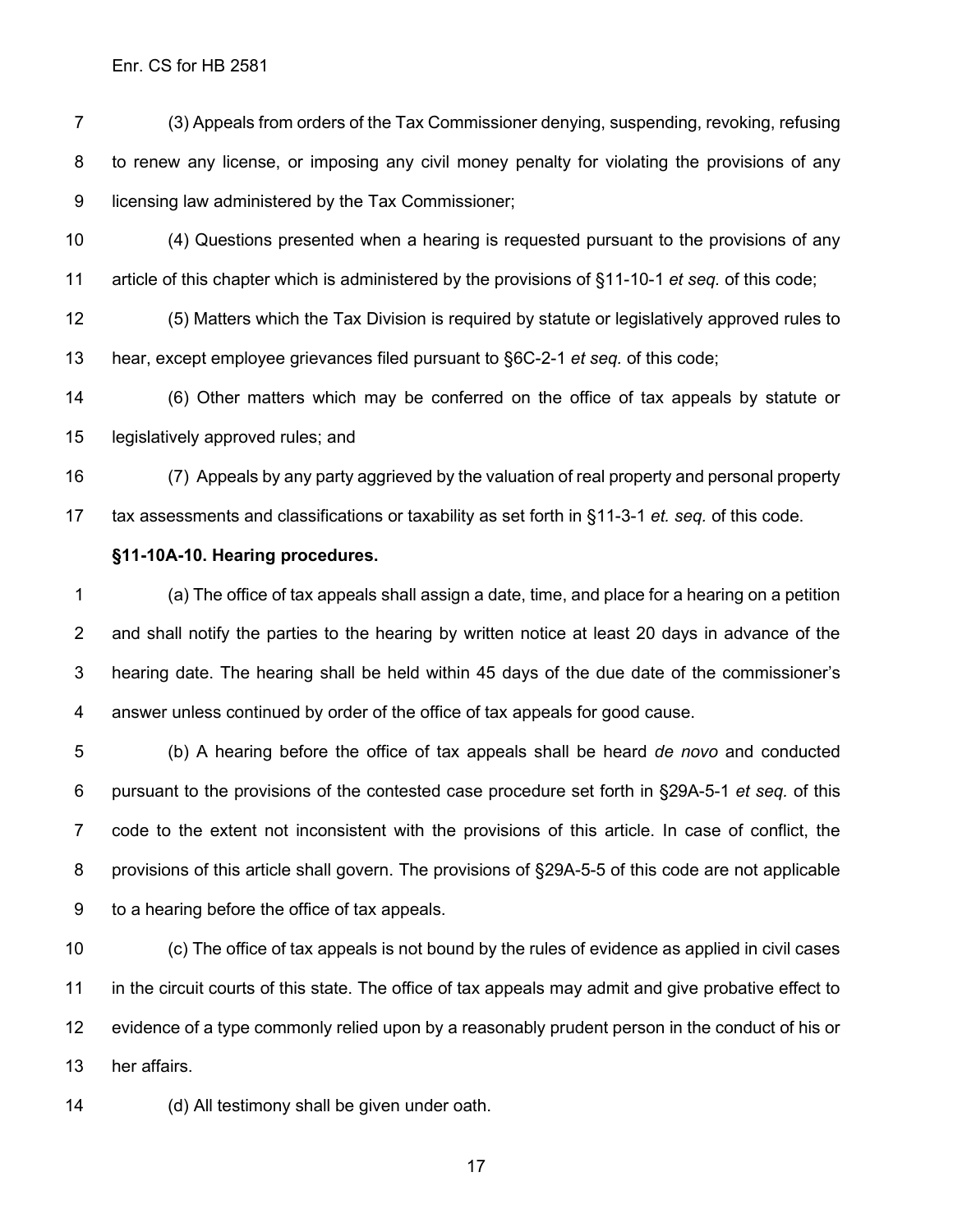(e) Except as otherwise provided by this code or legislative rules, the taxpayer or petitioner has the burden of proof.

 (f) The administrative law judge may ask for proposed findings of fact and conclusions of law from the parties prior to the issuance by the office of tax appeals of the decision in the matter. (g) Hearings shall be exempt from the requirements of §6-9A-1 *et seq.* and §29B-1-1 *et seq.* of this code.

 (h) For all appeals regarding property tax assessments, taxability, and classifications pursuant to §11-3-1 *et. seq*., the standard of proof which a taxpayer must meet at all levels of review and appeal shall be a preponderance of the evidence standard.

#### **§11-10A-19. Judicial review of office of tax appeals decisions.**

 (a) Either the taxpayer or the commissioner, or both, or in the case of property taxes the county assessor, or county commission, may appeal the final decision or order of the office of tax appeals by taking an appeal to the circuit courts of this state within 60 days after being served with notice of the final decision or order.

 (b) The office of tax appeals may not be made a party in any judicial review of a decision or order it issued.

- (c)(1) If the taxpayer appeals, the appeal may be taken in the circuit court of Kanawha County or any county:
- (A) In which the activity sought to be taxed was engaged in;
- (B) In which the taxpayer resides;
- (C) In which the will of the decedent was probated or letters of administration granted; or
- (D) In which the real or personal property is assessed.
- (2) If the Tax Commissioner appeals, the appeal may be taken in Kanawha County:

*Provided,* That the taxpayer shall have the right to remove the appeal to the county:

(A) Wherein the activity sought to be taxed was engaged in;

(B) Wherein the taxpayer resides;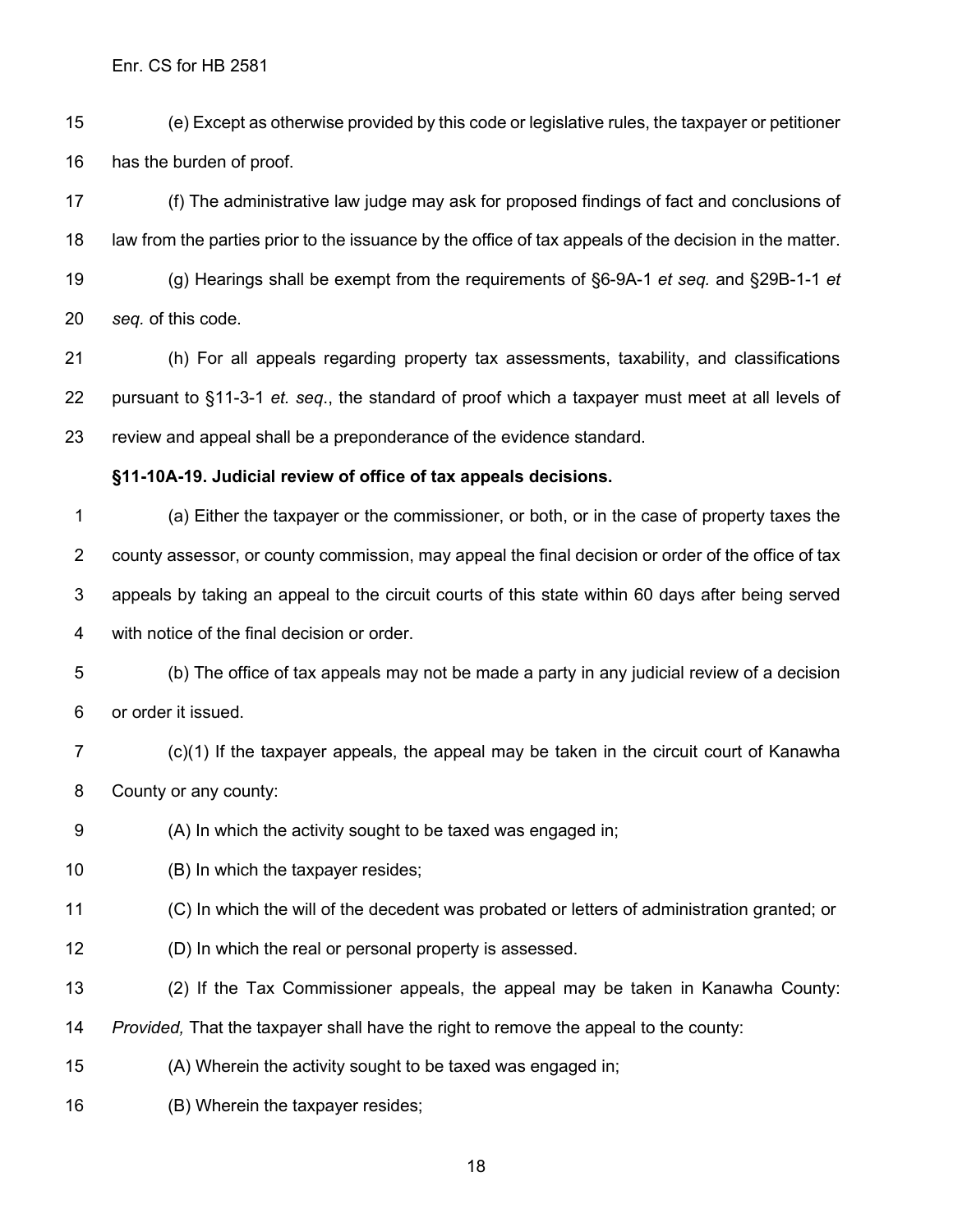(C) Wherein the will of the decedent was probated or letters of administration granted; or (D) Wherein the real or personal property is assessed.

 (3) In the event parties appeal to different circuit courts, the appeals shall be consolidated. In the absence of agreement by the parties, the appeal shall be consolidated in the circuit court of the county in which the taxpayer filed the petition for appeal.

 (d) The appeal proceeding shall be instituted by filing a petition for appeal with the circuit court, or the judge thereof in vacation, within the 60 day period prescribed in subsection (a) of this section. A copy of the petition for appeal shall be served on all parties appearing of record, other than the party appealing, by registered or certified mail. The petition for appeal shall state whether the appeal is taken on questions of law or questions of fact, or both, and set forth with particularity the items of the decision objected to, together with the reasons for the objections.

 (e) If the appeal is of an assessment, except a jeopardy assessment for which security in the amount thereof was previously filed with the Tax Commissioner, then within 90 days after the petition for appeal is filed, or sooner if ordered by the circuit court, the petitioner shall file with the clerk of the circuit court a cash bond or a corporate surety bond approved by the clerk. The surety must be qualified to do business in this state. These bonds shall be conditioned upon the petitioner performing the orders of the court. The penalty of this bond shall be not less than the total amount of tax or revenue plus additions to tax, penalties, and interest for which the taxpayer was found liable in the administrative decision of the office of tax appeals. Notwithstanding the foregoing and in lieu of the bond, the Tax Commissioner, upon application of the petitioner, may upon a sufficient showing by the taxpayer, certify to the clerk of the circuit court that the assets of the taxpayer are adequate to secure performance of the orders of the court: *Provided,* That if the Tax Commissioner refuses to certify that the assets of the taxpayer or other indemnification are adequate to secure performance of the orders of the court, then the taxpayer may apply to the circuit court for the certification. No bond may be required of the Tax Commissioner.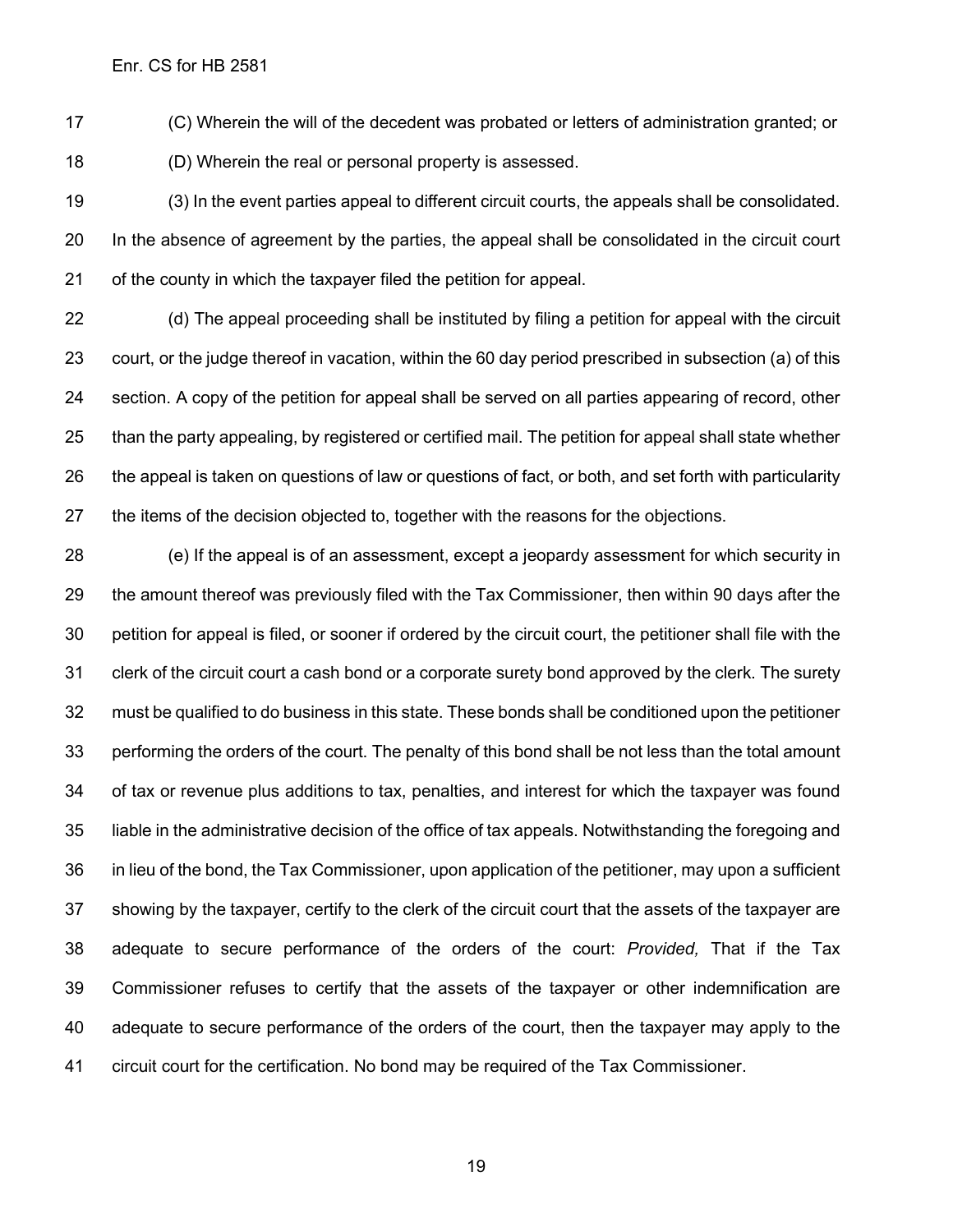(f) The circuit court shall hear the appeal as provided in §29A-5-4 of this code*: Provided,* That when the appeal is to review a decision or order on a petition for refund or credit, the court may determine the legal rights of the parties, but in no event shall it enter a judgment for money. (g) Unless the Tax Commissioner appeals an adverse court decision, the commissioner, upon receipt of the certified order of the court, shall promptly correct his or her assessment or issue his or her requisition on the treasury or establish a credit for the amount of an overpayment. (h) Either party may appeal to the Supreme Court of Appeals as provided in §29A-6-1 *et seq.* of this code.

 (i) For all appeals regarding property tax assessments, taxability, and classifications pursuant to §11-3-1 *et. seq*., the standard of proof which a taxpayer must meet at all levels of review and appeal shall be a preponderance of the evidence standard.